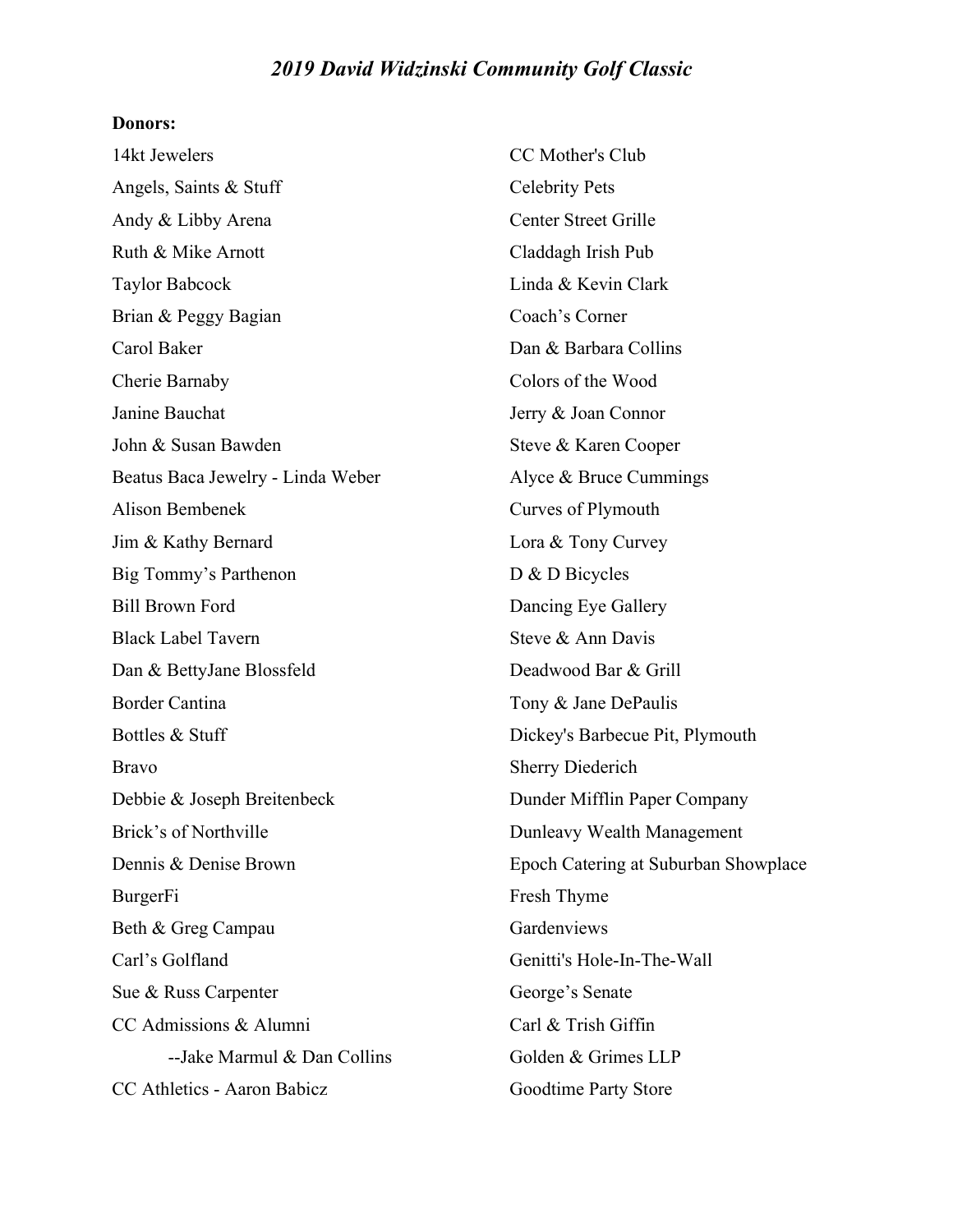#### 2019 David Widzinski Community Golf Classic

Bob & Renee Grant Granite Creations, Inc. Ed & Lou Gray Bill & Margaret Green Guernsey's Haven Northville Honeytree – Northville Judy Huggins Ironwood Grill Plymouth Diane Jacobi Joe's Produce Yvonne Katharopoulos Connor Keady Mike & Anne Korte/RHD Tire Tim & Johanna Lafferty Library Sports Pub & Grill Tom & Annette Liike Kevin & Lori Lockhart Lucy & the Wolf Donna & Al MacDonald Marathon Petroleum Missy McSweeny & Paul Mruk Merri-Craft Florist Brandi Merucci MOD Pizza Mother's Pizzeria Erin Munson Mike & Janine Myers Tom Myler Northville Gallery Northville Sports Den Orin Jewelers Our Lady of Victory Church Pearaphernalia Poole's Tavern Qdoba Northville Ron & Colleen Rapson Rebecca's Family Restaurant Scott & Sandi Rogers David & Julie Roland Jim & Joan Rucker Carolynn Russo Rusty Bucket, Northville St. Edith CYO St. Edith Football Alumni (Brad Dickey) Philip Schmitt, DO - CC'83 Shakers of Wixom Sheehan's on the Green Jake Skillman Michelle & Fred Skillman Snook's Butcher Shoppe Spillane & Reynolds Orthodontics Step By Step HCS, LLC Rob & LeAnne Stevens Elena Stylianou Eddie Szczypka Maureen & Ken Szczypka Table Five Restaurant Caitlin Taggart Tanglewood Golf Course TDA Insurance and Financial Trader Joe's